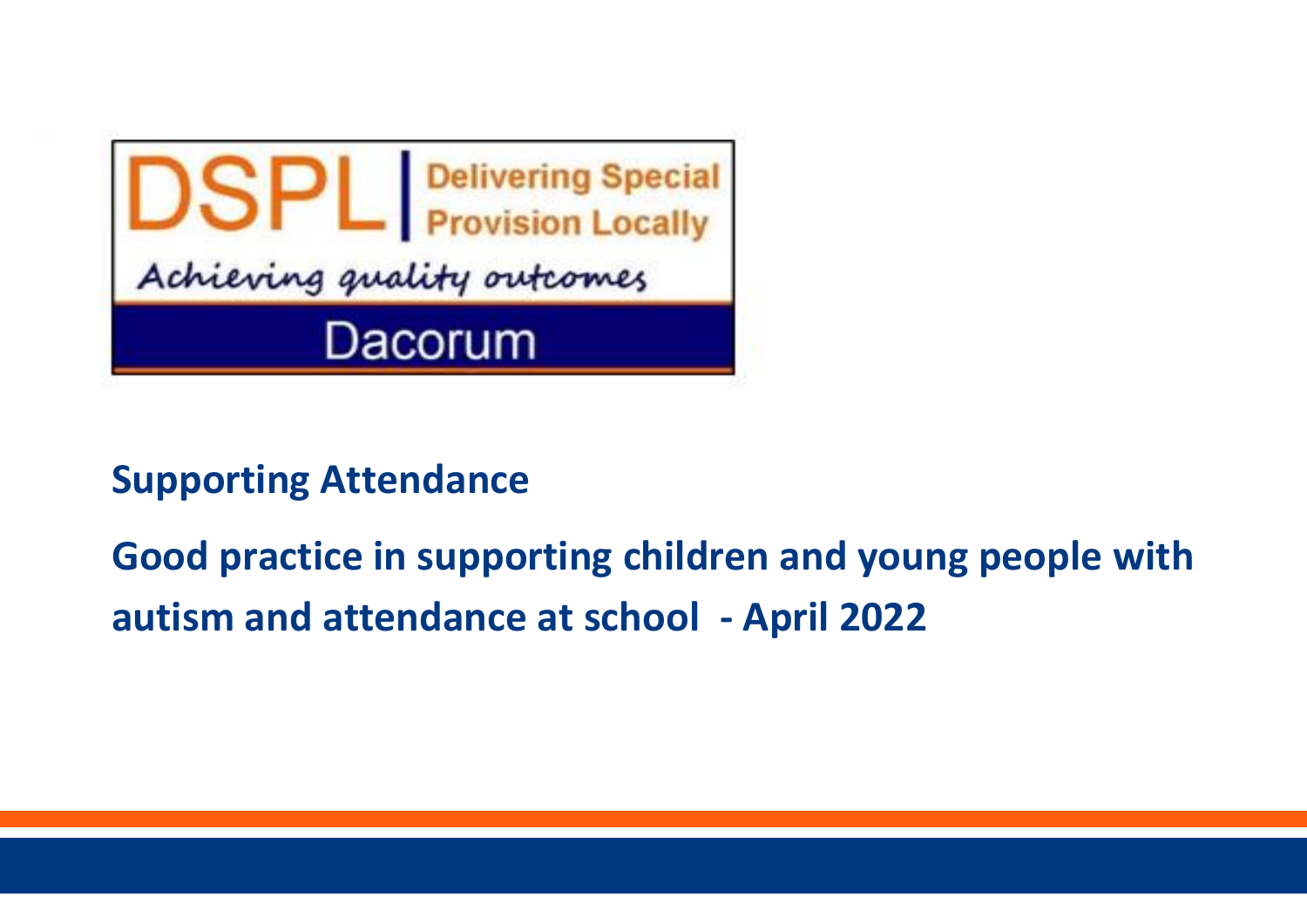# **Contents Page**

- Fundamentals of good practice
- Early Warning Signs
- Good Foundations in Schools
- Early Intervention Model
- Support Plan Flow Chart
- Early Help Tools and Services
- Support Plan
- Long Term or significant drop in Attendance
- Hertfordshire School Attendance Service Guidance
- Language Appendix
- References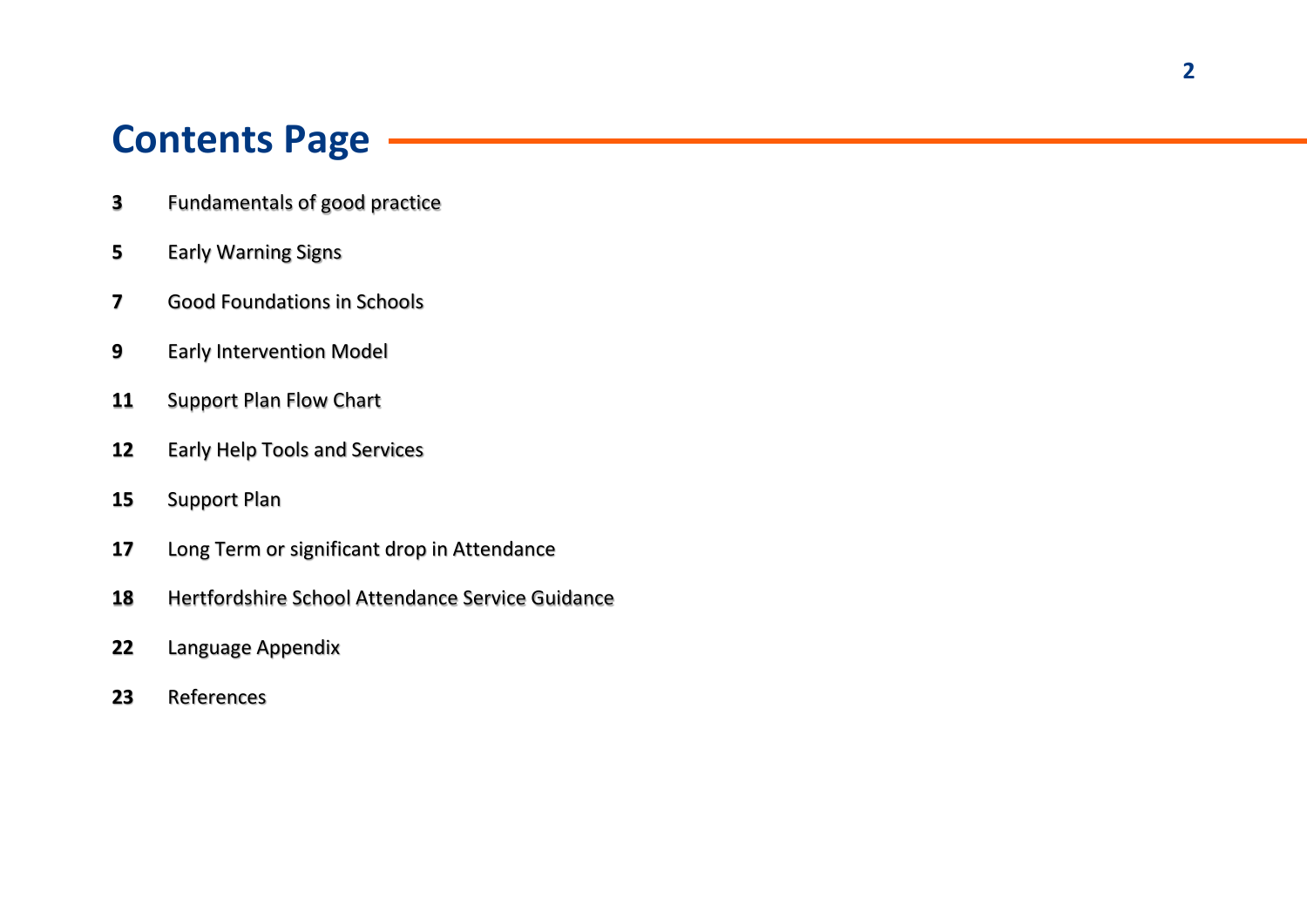# **Underpinning fundamentals to support Children and Young People with autism in school**

This document is aimed at primary and secondary school aged children and young people (CYP). We also use the term children and young people with autism and autistic children and young people interchangeably reflecting the different opinions in the Autism community regarding the naming of autism as either an integrally part of someone's identity or alternatively using first person language.

Children and young people with autism work hard to adjust and achieve in the neuro-typical world. All children and young people are different, but all autistic diagnosed children and young people may have difficulties with:

- communication and social interaction
- $\bullet$  change
- repetitive/rigid behaviours and activities,
- sensory processing differences.

The demands of the school day with high levels of social interaction, varied sensory experiences and changeable routines, can result in many CYP with autism finding school negative and/or overwhelming. Therefore, autistic CYP are at greater risk of not attending school or find themselves unable to attend. A UK national study in May 2020 concluded that non attendance is common in children with autism, the occurrence of this increased with the child's age when they attended mainstream school. Non attendance due to school refusal was the most common reason for non attendance. (Totsika, V and Heyne, D 2020) in Autism: Types and Correlates of non-attendance in students with autism spectrum disorders.)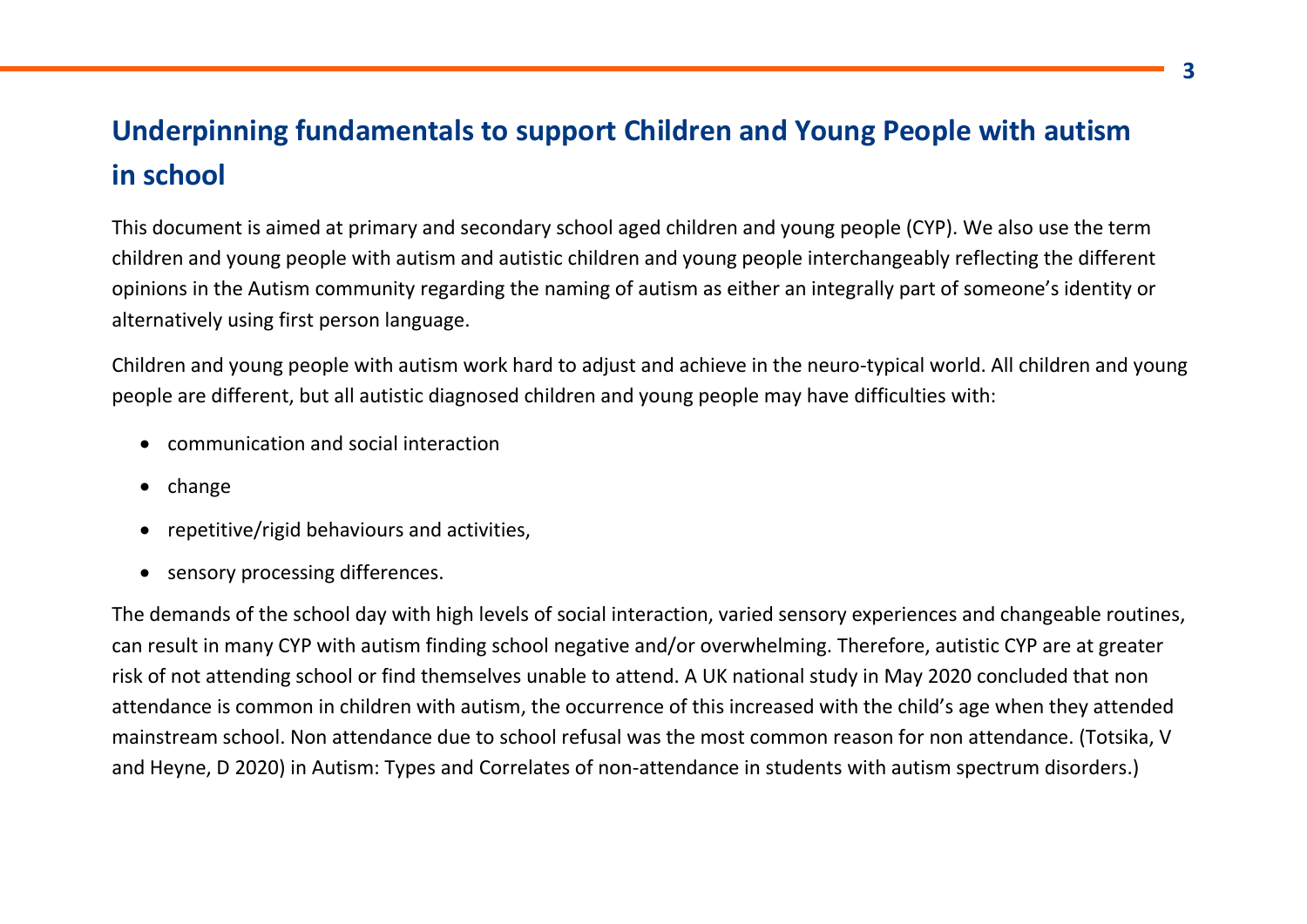Often CYP are not able to articulate the impact of their school experience. Requiring schools or parents to become detectives to unpick what is happening and how best to support the CYP. Home or school may only see seemingly unpredictable behaviour, disproportionate responses to situations or meltdowns without cause.

Reasonable adjustments which acknowledge the impact of the demands of the environment are key to maintaining the young person's ability to access school life. Experience tells us that CYP who have a strong relationship with at least one member of the staff team are more likely to cope in school, building this relationship may take time and it may not be someone who is the class teacher.

Even if CYP appear to be 'coping' how school is being experienced should be discussed routinely and promoted to avoid overwhelm at later times such as after school.

Tools and resources are provided within this pack to respond to attendance issues for CYP with autism, however not all approaches work for all CYP. Parents and schools should consider what is going to be most likely to be effective and supportive for the young person. The approach most likely to result in a positive outcome is to maintain a person-centred approach which seeks solutions, includes the CYP and young person's voice in planning and working to support attendance at school.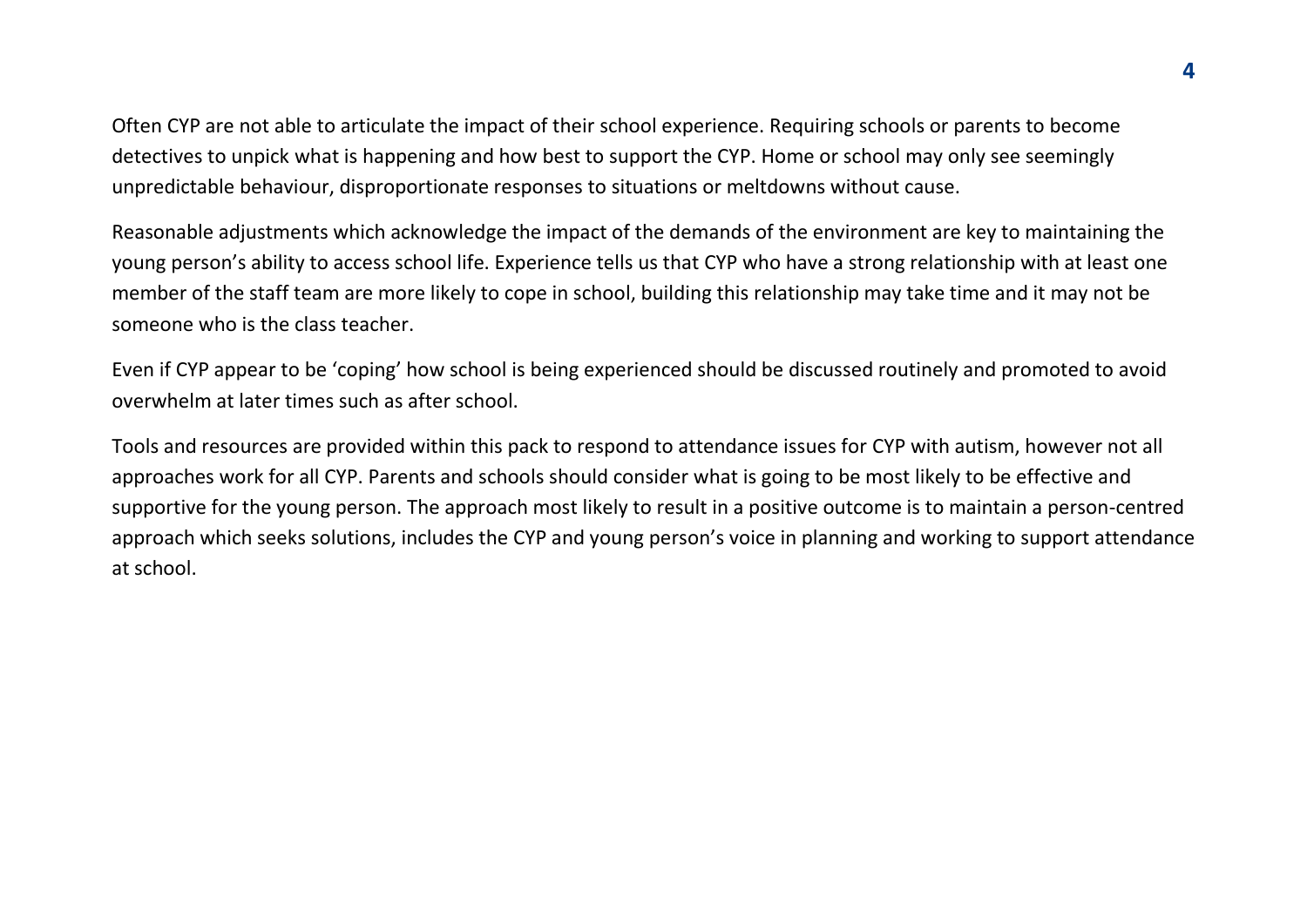## **Early warning signs**

These are the some of the things schools and parents may see prior to attendance becoming a concern.

These signs may be seen in all CYP as starting points for attendance issues but the impact when seen through the autism lenses can develop quickly.

Autism friendly interventions can reduce increasing decline in attendance.

Autism leads in schools should be mindful of these and promote the understanding of these with teaching staff.

Early intervention is 6 times more likely to result in successful outcomes rather than waiting till non-attendance is long term and significant.

It is an approach based on working with parents to support them and their CYP. Attendance issues are the result of something occurring for that young person that needs addressing, it is a consequence and often not the problem itself for the young person.

However, attendance may decline for reasons unrelated to autism for example peer pressure to not attend, medical reasons, parental approach, it is important to unpick triggers, signs and reasons with CYP and parent.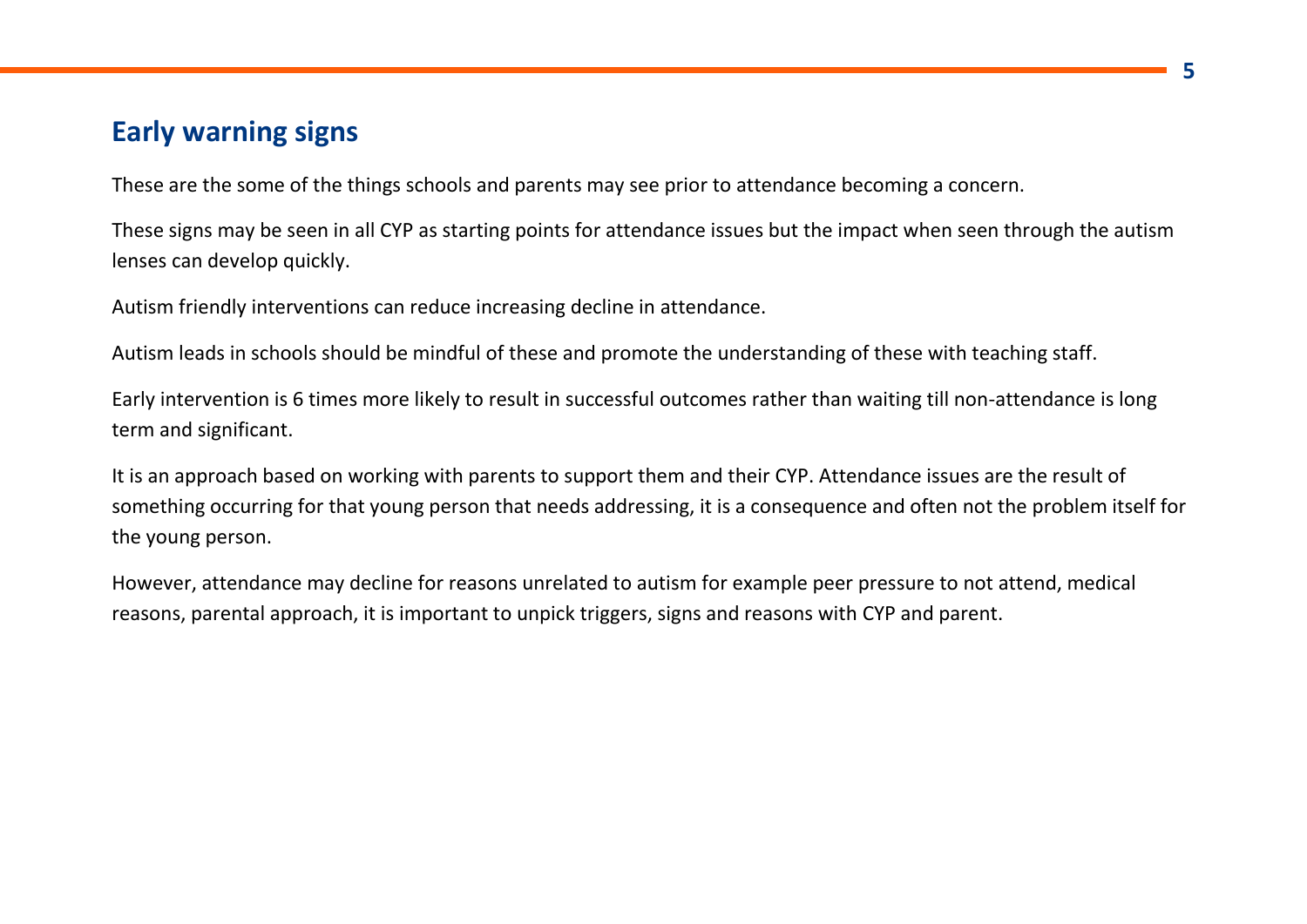### **Home Early Signs and Triggers**

**Refusing to leave the home or car in the morning Meltdowns after school Increase in aggression or definence Not doing homework Reported sleep problems and anxiety symptoms Family trauma or changes in family structure Receiving diagnosis Returning to school after a holiday period Emotional at home but not able to communicate the cause or reason Increase in screen time / gaming. Decline in self care, increase in lethargy Illness – physical pain including sore throats, headaches, tummy ache, pains in legs Friendship issues Social Media**

### **School Early Signs and Triggers**

**Reports of bullying to or from CYP Being involved in having to report an incident Friendship issues Refusing to attend certain lessons or subjects Being singled out in front of a class Incomplete homework Refusing to take part in activities during days or struggling with lunch/breaks Leaving lessons without reason which is increasing Detentions Supply teachers Tests and exams Transitions GCSE choices Perceived increases in work Changes to school day or routines**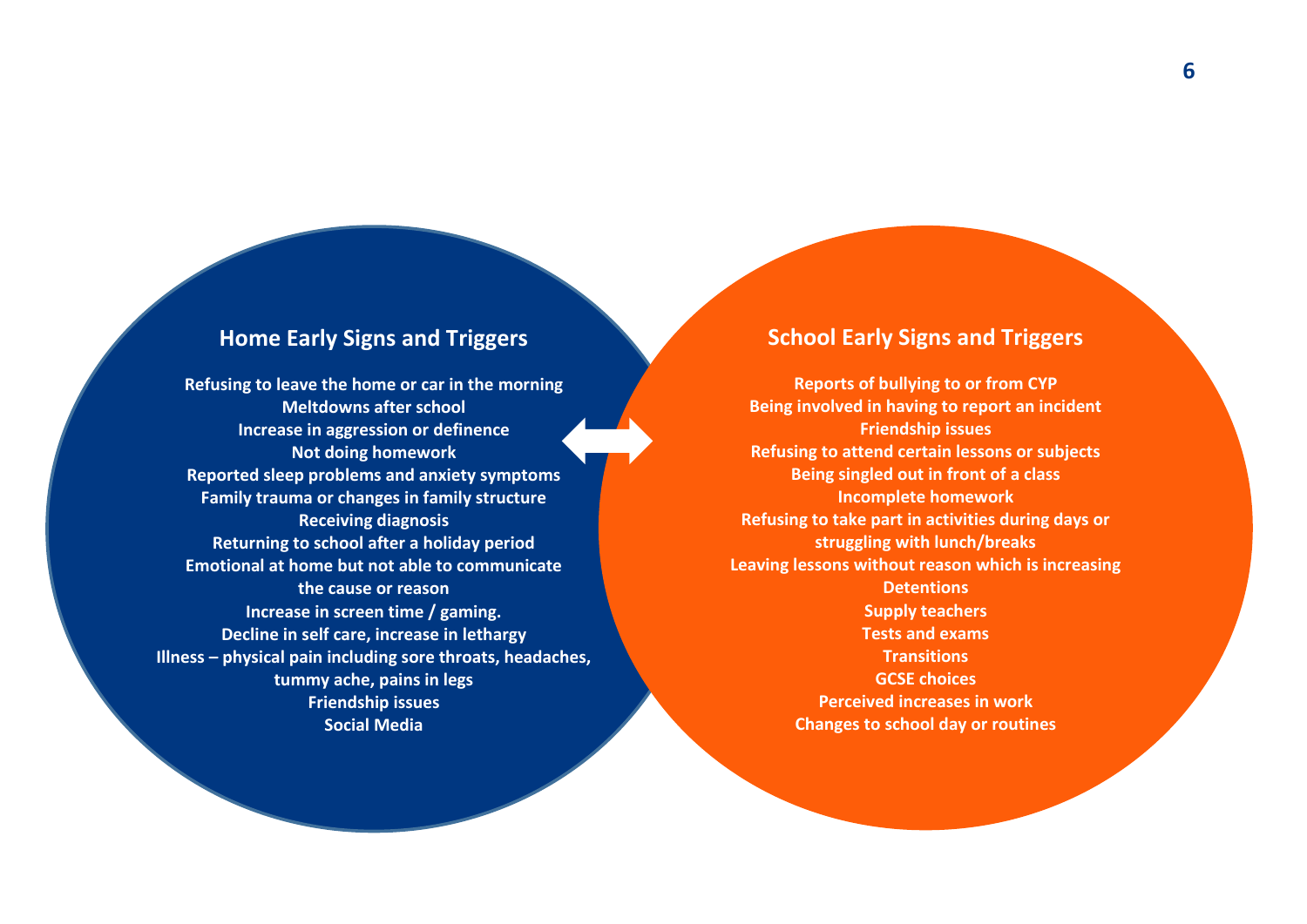## **Good foundations in schools**

**DSPL 8 and HCC ISL will support all schools to establish the following in order to ensure the needs of all CYP with autism are met to support attendance.** These fundamentals need to be in place and imbedded within the school culture.

- Autism Lead in place who has had training in role. **Autism Lead reviews attendance for CYP with autism in school**. The Autism Lead should have a clearly defined role in supporting attendance for CYP with autism. They should have a link to the school attendance lead and input into school attendance strategy.
- Schools are expected to have the Hertfordshire autism quality offer (source in reference section).
- Use of individual pupil passports / profiles to support CYP in school. An individual pupil passport ensures that every CYP with autism is an individual who needs are understood by those who support them. This can be a significant support tool when regular teachers or support staff are not available or when the young person is experiencing a school or home transition.
- Has a whole school attendance strategy. All schools should have a school attendance strategy which provides a framework and reference point for attendance issues. Non-attendance can present safeguarding issues for CYP and reduce life chances, monitoring and recording of attendance and plans to support attendance are vital to safeguard CYP and improve outcomes.
- In secondary school explore the use of autism trained peer mentors available to year 7 students with autism. These are focused mentors who can support CYP through the secondary transition and address the non-academic challenges of school.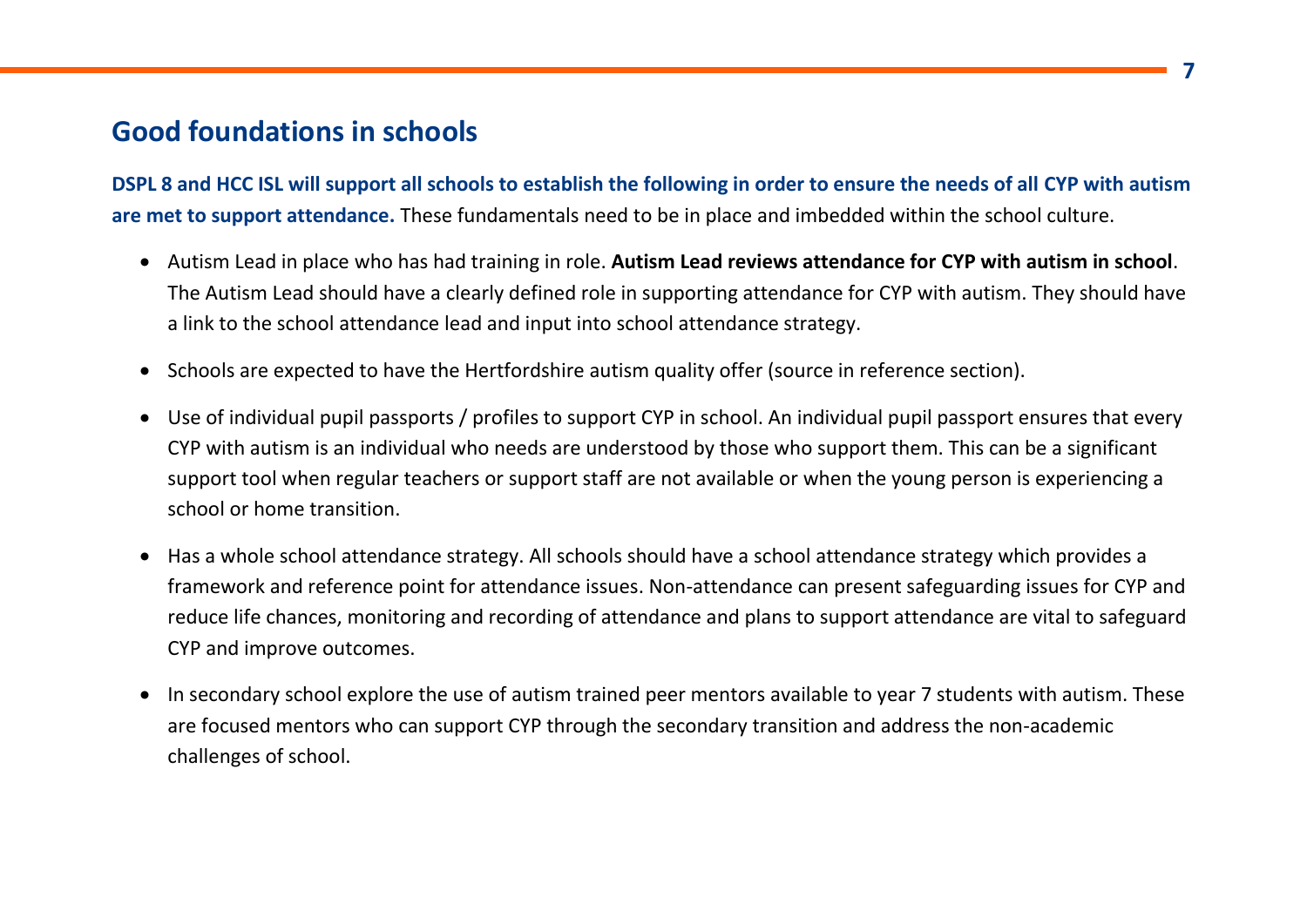- DSPL 8 will offer schools a training powerpoint for front of house staff in relation to attendance and CYP with autism in order to promote welcoming knowledgeable response from those staff who meet, greet and monitor attendance. (This is available in Early Support Tool Grid of this document)
- DSPL 8 to support the Schools SEND Family Work to offer workshops to parents looking at attendance for CYP with autism. These will support process outlined and ensure parents are equipped to support CYP and schools with attendance.

Building on CYP's strengths and favoured areas of interest is key to keeping school motivating and interesting. Providing and encouraging CYP to seek activity which restores their well-being or provides respite from high levels of interaction should be identified, such as.

- quiet safe spaces
- sensory seating
- calming apps on iPads
- headphones with music
- yoga
- sensory circuits

Clear routines in the school day including when planned or unplanned changes occur, preparation and support provided with visual timetable support will assist. Good communication with parents and carers will support understanding of what reasonable adjustments are working and what else might support.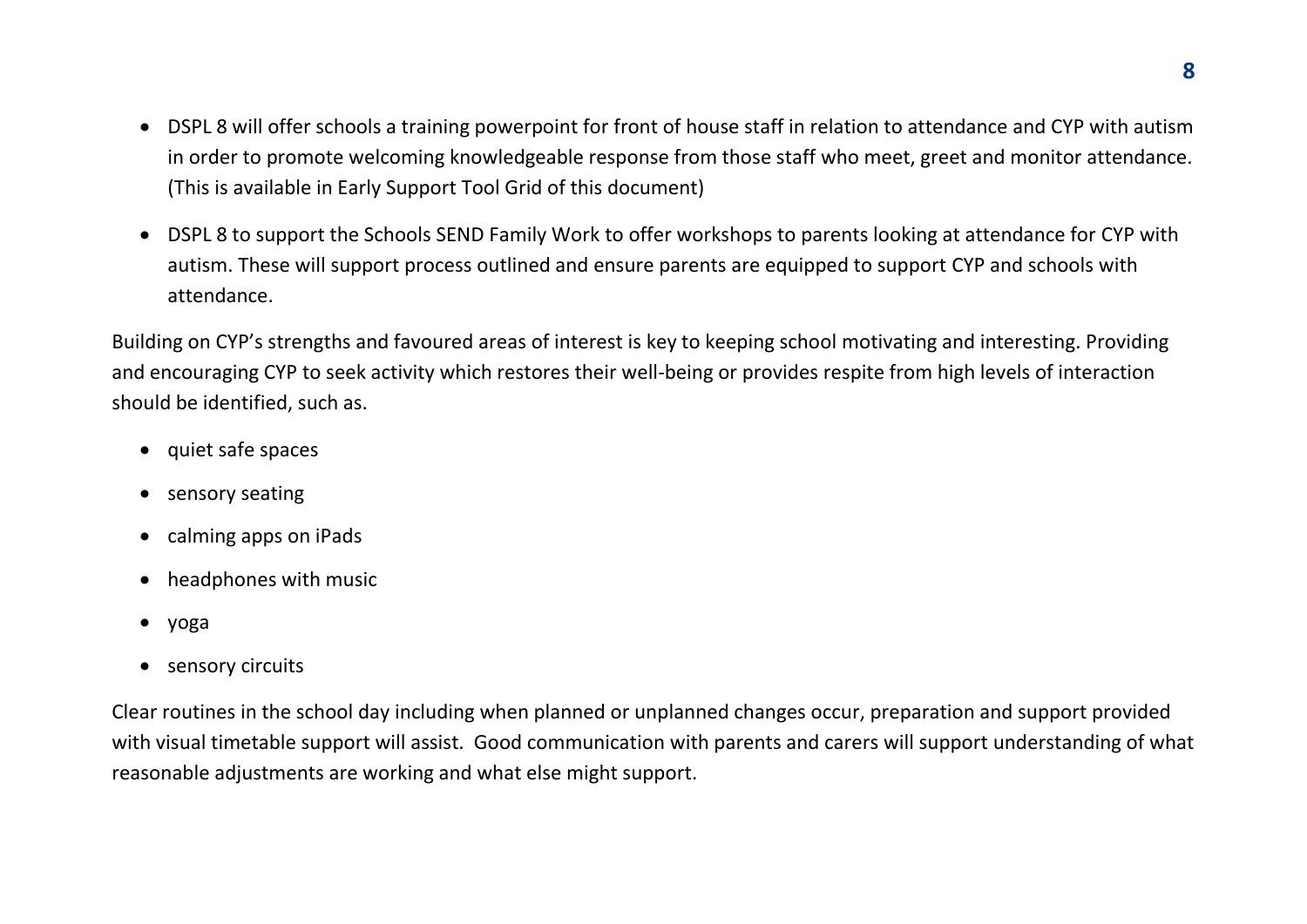### **Early intervention in autism attendance**

The following flow chart has been developed with Local Authority Attendance Team, wider ISL, school family workers, families and schools. It takes an early intervention approach, addressing and exploring attendance issues early with the view maintaining relationships and school routine.

Early intervention is 6 times more likely to result in successful outcomes rather than waiting till non-attendance is long term and significant.

It is an approach based on working with parents to support them and their CYP. Attendance issues are the result of something occurring for that young person that needs addressing, it is a consequence and often not the problem itself for the young person.

The process is designed to provide a framework to address early attendance issues. Recording and planning in relation to attendance can allow a school to be more flexible in its response to attendance and acknowledge individual needs within the attendance strategy.

A plan to support the CYP or young person should outline what reasonable adjustments school will undertake, what the young person says helps to support them to be in school and how the parent or carer will support the young person and school.

The threshold for discussing attendance in line with this guidance is recommended to be either

- attendance at less than 94% or
- a parent or CYP reports non -attendance due to school refusal or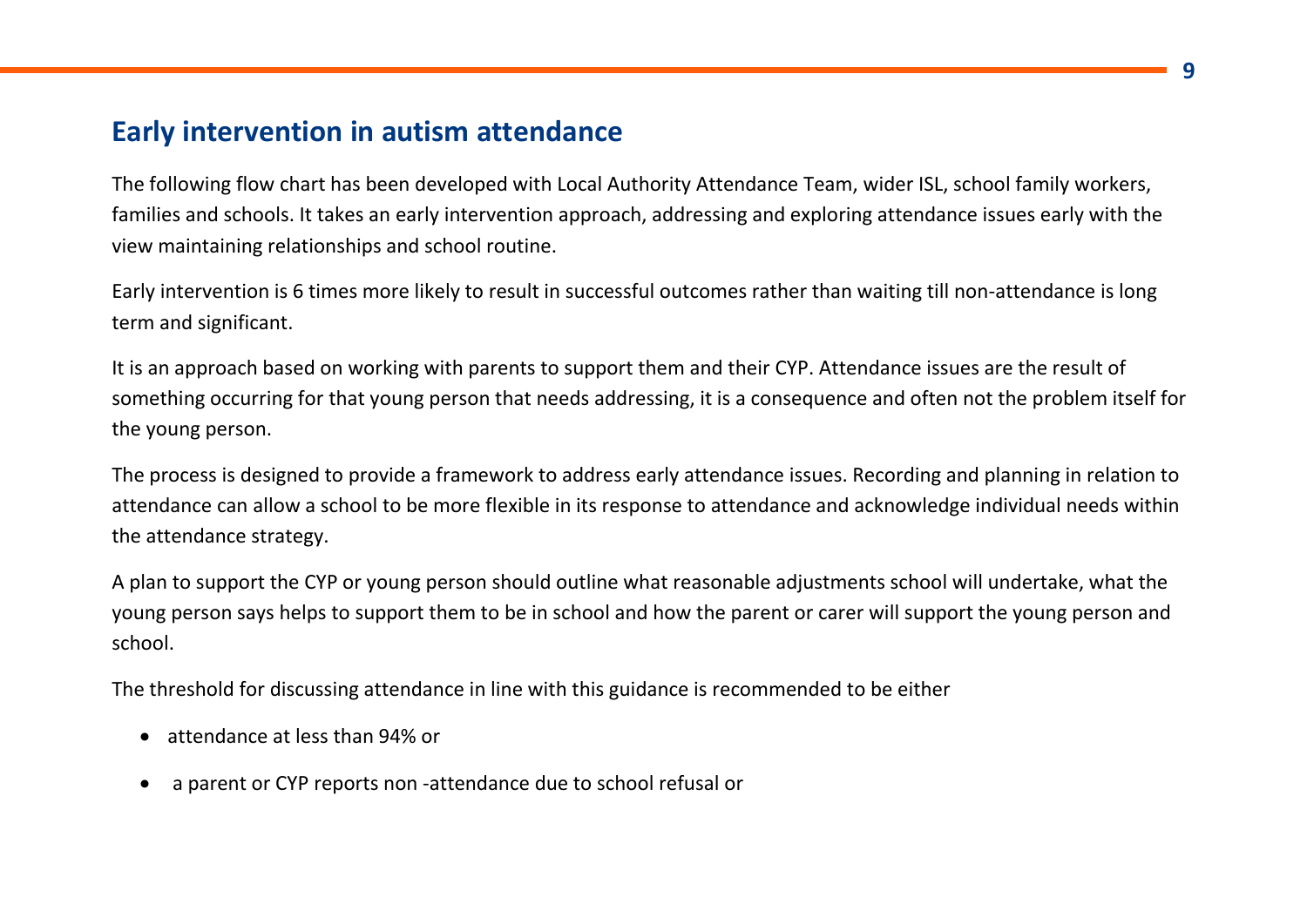• in response to a sudden significant drop in attendance.

This is to ensure an early response and acknowledge the higher stresses school life presents to CYP with autism.

We recommend that the **Autism Lead and Attendance Lead routinely monitor** the attendance of CYP with autism.

When a school feels action is needed, either through reviewing attendance or from information being flagged by the family, CYP or staff, the school should allocate an appropriate member of staff to lead the support plan. The school should ensure that a key person continues to be the main point of contact regarding attendance for the family and young person (it may be appropriate for the key worker for the adults in the family to be different to that of the child). The message from parents is they want consistent information regarding support and action for their CYP. The member of staff allocated may vary depending on staff workloads and relationships with the CYP/family. The key worker for the plan should be supported by the Autism Lead.

Ensure plans for support are recorded and added to the young person's file.

It is recommended that the Autism Lead and Attendance Lead review all support plans and monitor outcomes for CYP involved in these plans.

A power point presentation for office staff has been designed and can be personalised to your school. This should be presented to office staff routinely by your autism lead or SENCO.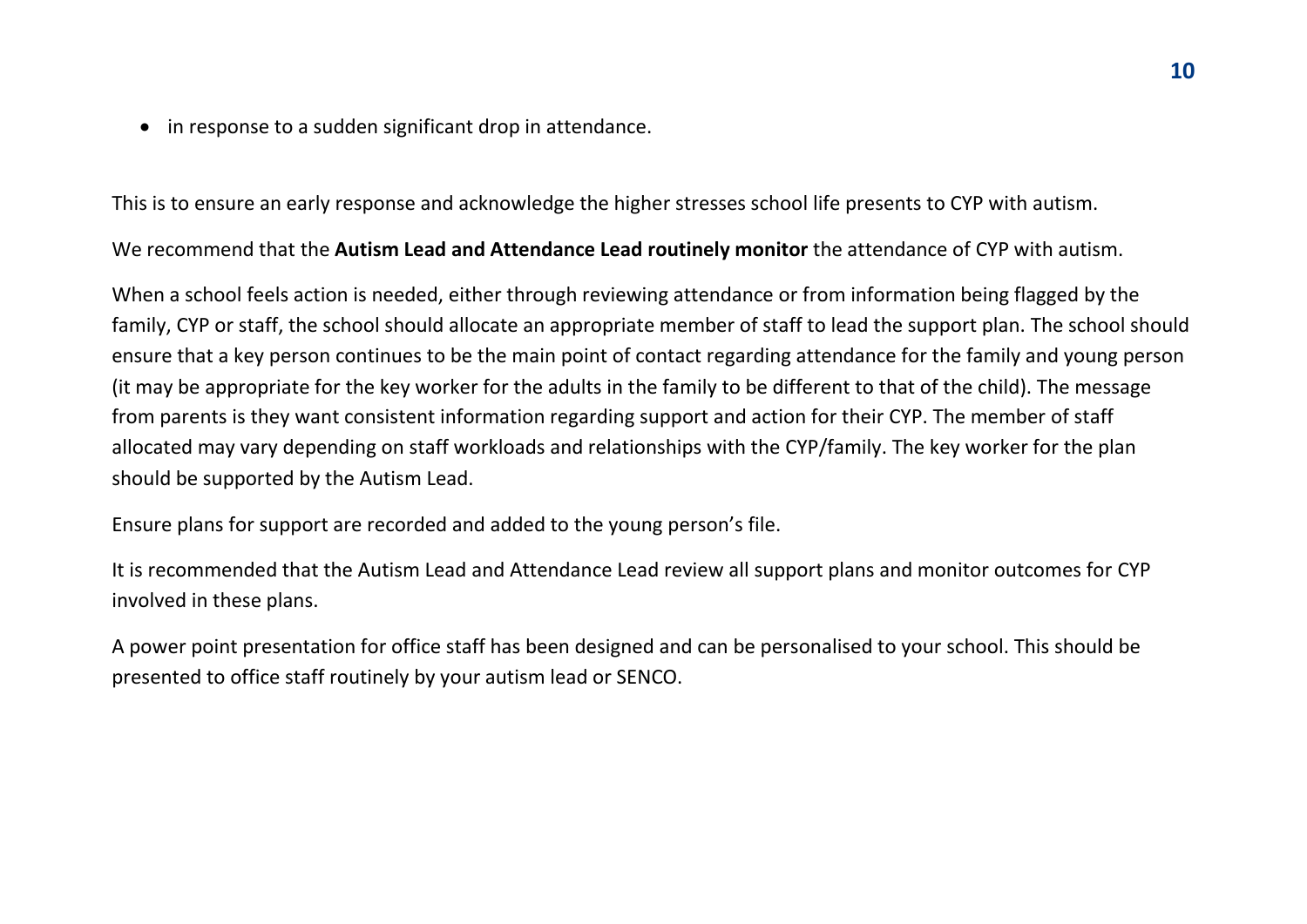## **Flow chart for CYP with autism in relation to attendance**

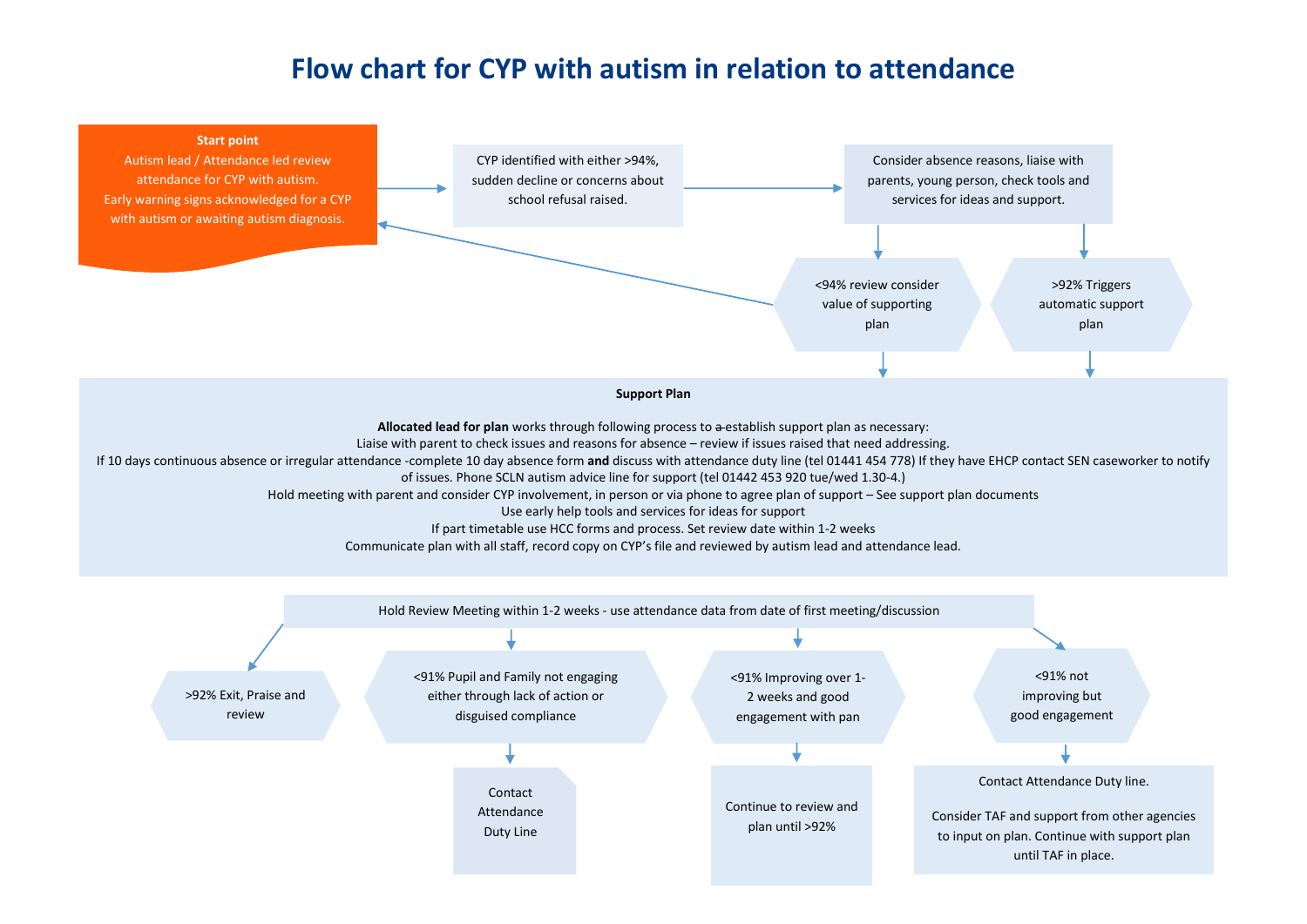# **Early help tools and services**

**Bold items have resources that can be found on the DSPL 8 Website under Professionals/autism/supporting attendance**

### **Assessment Tools**

| Review and update pupil<br><b>Complete School Stress</b><br>profile<br><b>Survey with Young</b><br><b>One Page Profile</b><br>person<br>All about Me | <b>Review / undertake</b><br>sensory profile for young<br>person | Hertfordshire Steps-<br>anxiety mapping, roots<br>and fruits and risk<br>management plan | Ideal school tool used<br>with CYP |
|------------------------------------------------------------------------------------------------------------------------------------------------------|------------------------------------------------------------------|------------------------------------------------------------------------------------------|------------------------------------|
|------------------------------------------------------------------------------------------------------------------------------------------------------|------------------------------------------------------------------|------------------------------------------------------------------------------------------|------------------------------------|

#### **Resources**

| Reintegrating plan and<br>support                                                   | Drawing and talking<br>work                    | <b>Reuse progression framework</b><br>to identify areas of strength<br>and weaknesses. Support<br>lesson planning and goals. | <b>Social Stories about school</b><br>timetable, changes and<br>routine                                                                                       | <b>Autistic burnout</b><br><u>and</u><br><b>Energy Accounting</b>                  |
|-------------------------------------------------------------------------------------|------------------------------------------------|------------------------------------------------------------------------------------------------------------------------------|---------------------------------------------------------------------------------------------------------------------------------------------------------------|------------------------------------------------------------------------------------|
| <b>Reduced timetable - use</b><br>Hertfordshire policy and<br>planning tool on Grid | <b>Anxiety UK</b><br><b>Websites</b>           | <b>Healthy Young Minds in Herts</b><br>website parent and young<br>person tips on anxiety                                    | <b>Hertfordshire Educational</b><br><b>Psychologist Emotionally</b><br><b>Based School Avoidance -</b><br><b>Parent Version has book</b><br>and website list. | <b>ESMA Anxiety</b><br>$Resources - top tips$<br>for parents and CYP<br>on anxiety |
| <b>Dacourm Guidance for</b><br><b>Support Mental Health</b><br><b>Resource List</b> | <b>AET Teacher</b><br><b>Support Materials</b> | <b>Not Fine In School</b>                                                                                                    | <b>Tony Attwood on Autism</b><br>and Attendance explored                                                                                                      | Leicestershire<br><b>Sensory Assessment</b><br>and Support Tool                    |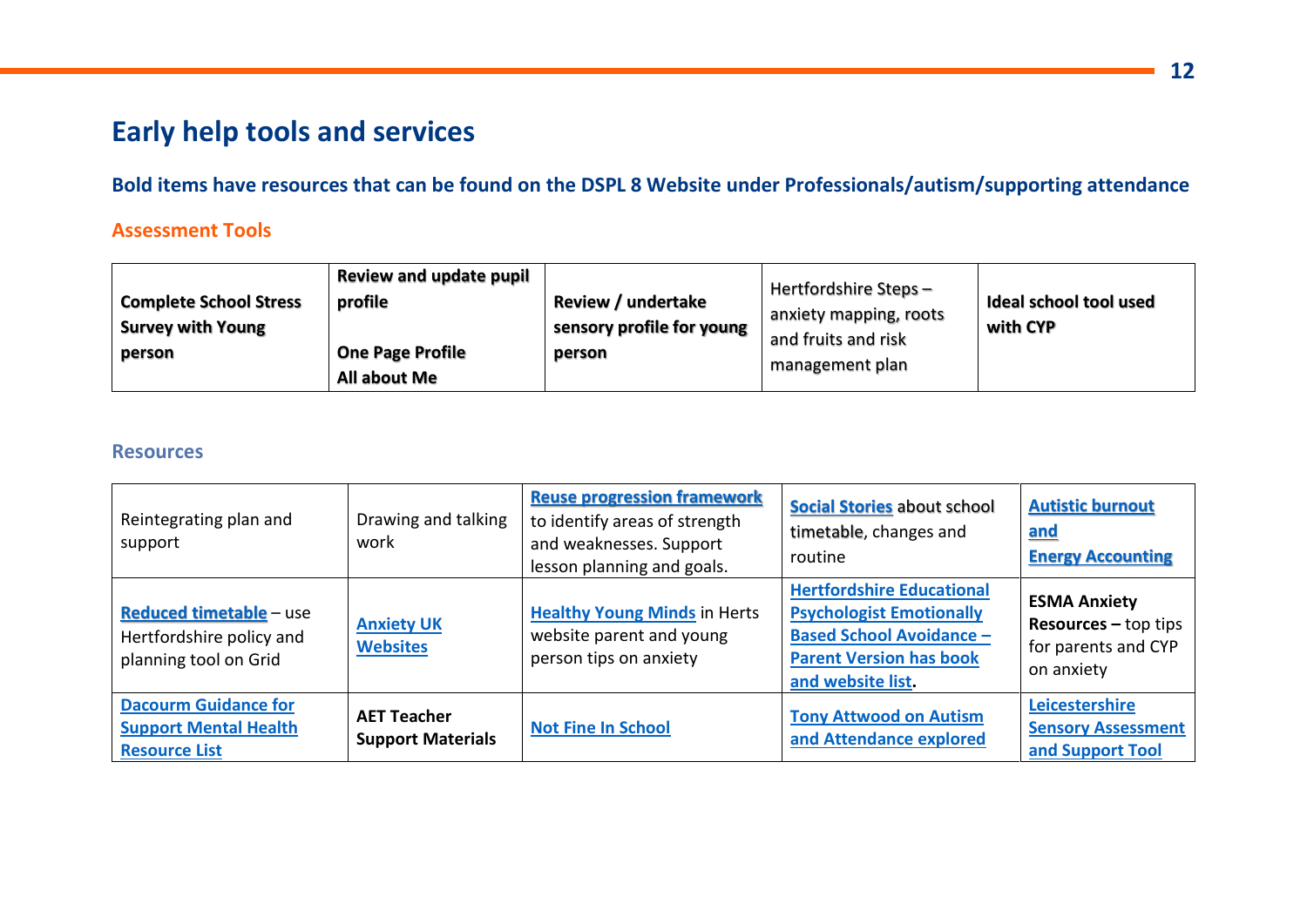| staff Power Point on Autism<br><b>Attendance Report</b><br>when you child won't go to<br><b>Jan 2022</b><br>and Attendance<br>school | <b>National autistic society</b><br>information for parents | <b>Ofsted Review of</b> | Front of house / school office |  |  |
|--------------------------------------------------------------------------------------------------------------------------------------|-------------------------------------------------------------|-------------------------|--------------------------------|--|--|
|--------------------------------------------------------------------------------------------------------------------------------------|-------------------------------------------------------------|-------------------------|--------------------------------|--|--|

### **Other**

| Timetable changes - Early<br>starts, separate lunch,<br>time in other classes $-$<br>this can be used where<br>observations and<br>assessments have<br>indicated building<br>challenges from school<br>day | Identify liked adults<br>encourage contact and<br>relationship                                                              | Key young person, adult<br>mentor / peer mentor or<br>buddy allocated                    | Timetabled time and / or<br>open access to safe space<br>in school or safe room to<br>relax and talk.<br>Timetabled liked or<br>relaxing activity. | Communication plan<br>between family, school<br>and CYP – who what and<br>when        |
|------------------------------------------------------------------------------------------------------------------------------------------------------------------------------------------------------------|-----------------------------------------------------------------------------------------------------------------------------|------------------------------------------------------------------------------------------|----------------------------------------------------------------------------------------------------------------------------------------------------|---------------------------------------------------------------------------------------|
| Meet and Greet each<br>morning - Who will do<br>this and where $-$ is there<br>an agreed phrase $-$ is this<br>a check in with the young<br>person or just a welcome.                                      | Observing lessons to<br>identify stresses and<br><i>issues</i>                                                              | Identify and build upon<br>areas of strengths and<br>interest for CYP                    | Screen for speech and<br>language difficulties                                                                                                     | <b>Whole school assemblies</b><br>about autism                                        |
| If approved non-<br>attendance preferred<br>subject work sent home                                                                                                                                         | Connections between CYP<br>and class / school - letters<br>home, involvement in out<br>of school, after school<br>activity. | <b>Playground plan</b><br>Using ideal school tool<br>explore how<br>unstructured time on | <b>Teaching and talking</b><br>about physiology of<br>anxiety and coping<br>strategies                                                             | <b>West Sussex sensory profile</b><br>and needs tool<br><b>Sensory Needs Reviewed</b> |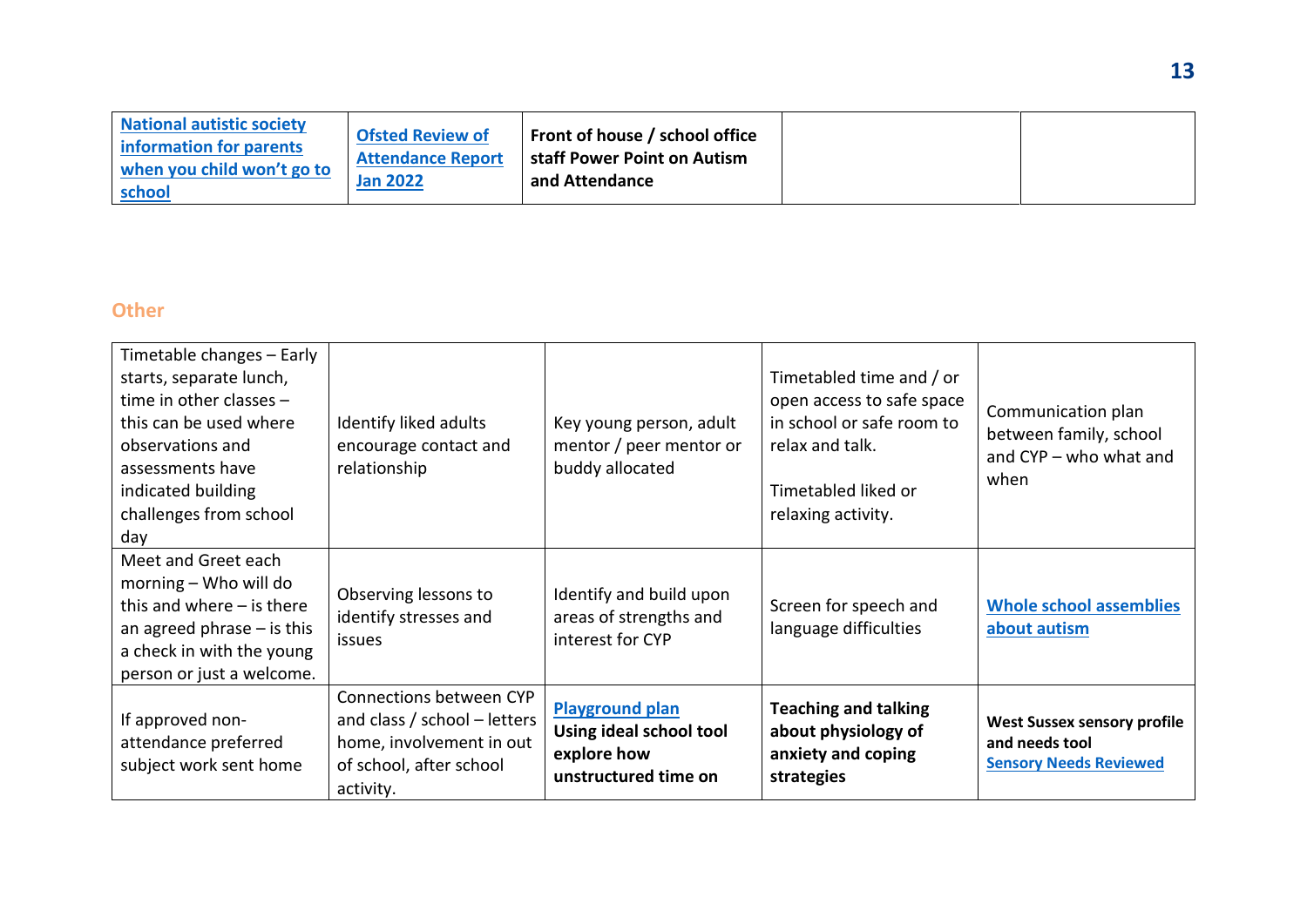|  | playground could be       |  |
|--|---------------------------|--|
|  | improved or<br>supported. |  |

# **Early support external services**

| Pupil support worker | <b>School Nursing</b>                                                          | Step 2                                               | <b>DESC consultation</b>                                                                                                                | <b>SEND School Family</b><br>Worker |
|----------------------|--------------------------------------------------------------------------------|------------------------------------------------------|-----------------------------------------------------------------------------------------------------------------------------------------|-------------------------------------|
|                      | <b>Speech, Language,</b><br><b>Communication and</b><br><b>Autism teachers</b> | <b>Children's well being</b><br><b>practionaires</b> | <b>SPACE and Potential Kids</b><br>offer local activities for<br>young people with<br>autism. Extend child's<br>activities with others. | <b>PALMS</b>                        |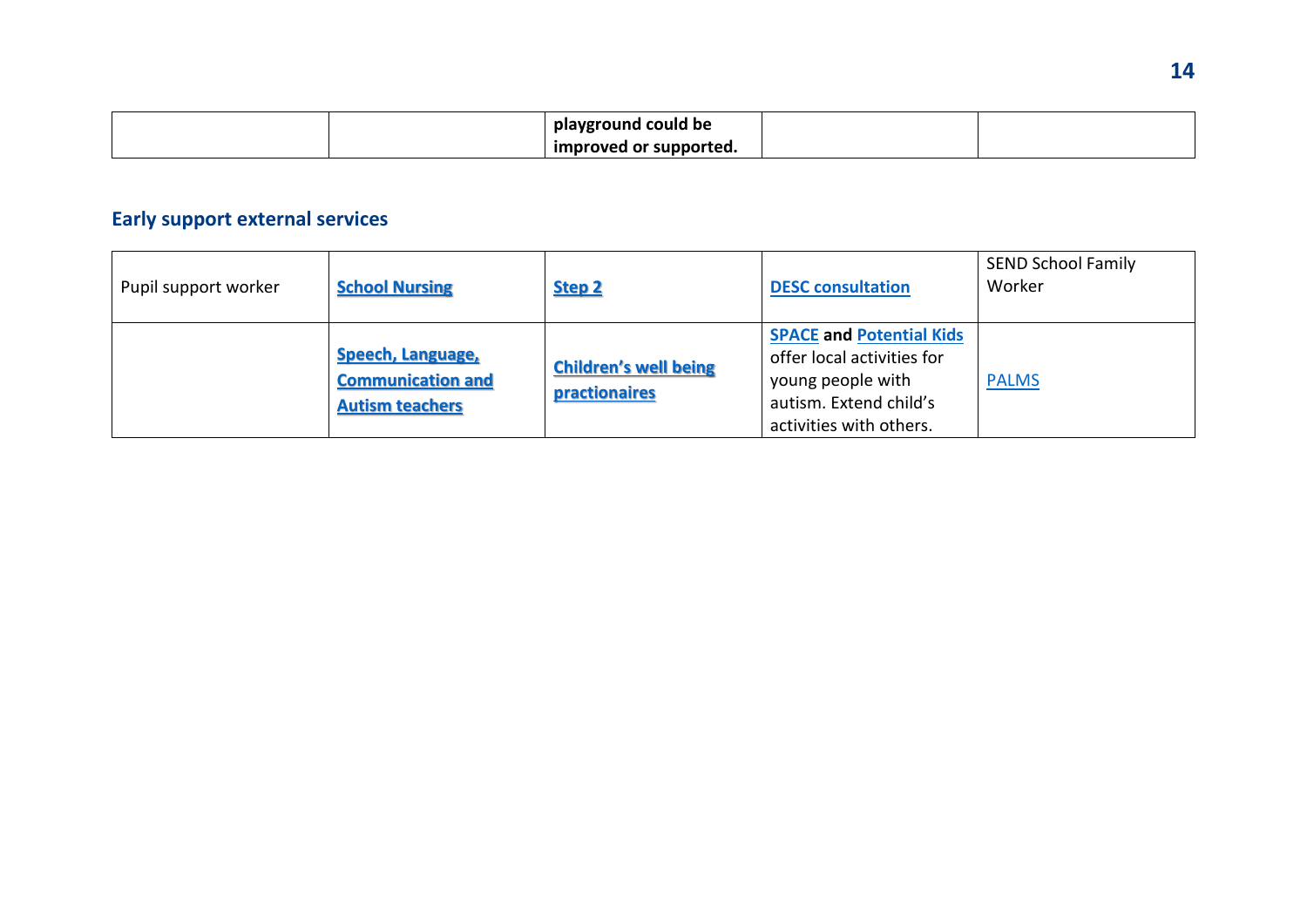# **Support plan documents**

Recording what is going to be done and by whom is important to support analysis of what works and doesn't work for a young person.

Pupil support plans designed for CYP on reduced timetables offer a good model – appendix A of the Hertfordshire County Council guidance on the use of part time timetables.

Alternatively, the following plan could be used – this is available on the website as a word document.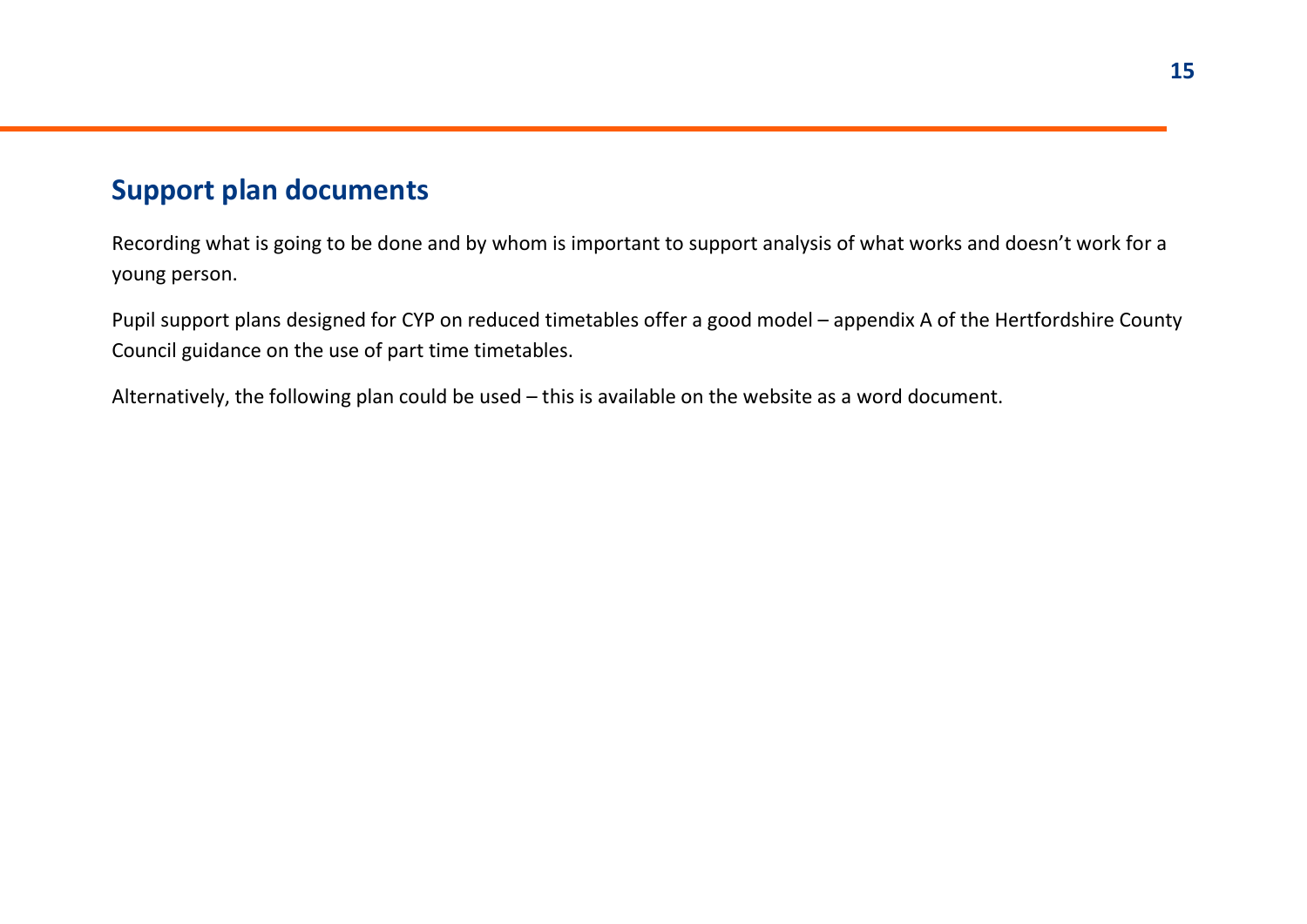| Name:                           | Class:                    | <b>Start Date:</b>                            | <b>End Date</b>       |
|---------------------------------|---------------------------|-----------------------------------------------|-----------------------|
| <b>Year Group:</b>              |                           |                                               |                       |
| <b>Start date situation:</b>    | <b>Plan First Meeting</b> | <b>Review 1 Date</b><br>When will this occur? | <b>Review 2 Date</b>  |
| <b>Attendance Levels:</b>       |                           |                                               |                       |
|                                 |                           |                                               |                       |
| <b>Positives and Strengths:</b> |                           |                                               |                       |
|                                 |                           |                                               |                       |
| Objective for coming period?    |                           | What's been achieved?                         | What's been achieved? |
|                                 |                           | <b>New Objective?</b>                         | <b>New Objective?</b> |
| What will school do/try?        |                           |                                               |                       |
|                                 |                           |                                               |                       |
| What will parents do/try?       |                           |                                               |                       |
|                                 |                           |                                               |                       |
| Young person needs to/try?      |                           |                                               |                       |
|                                 |                           |                                               |                       |
| <b>Parents Signature</b>        | <b>Pupil Signature</b>    | <b>School Signature</b>                       |                       |
|                                 |                           |                                               |                       |
|                                 |                           |                                               |                       |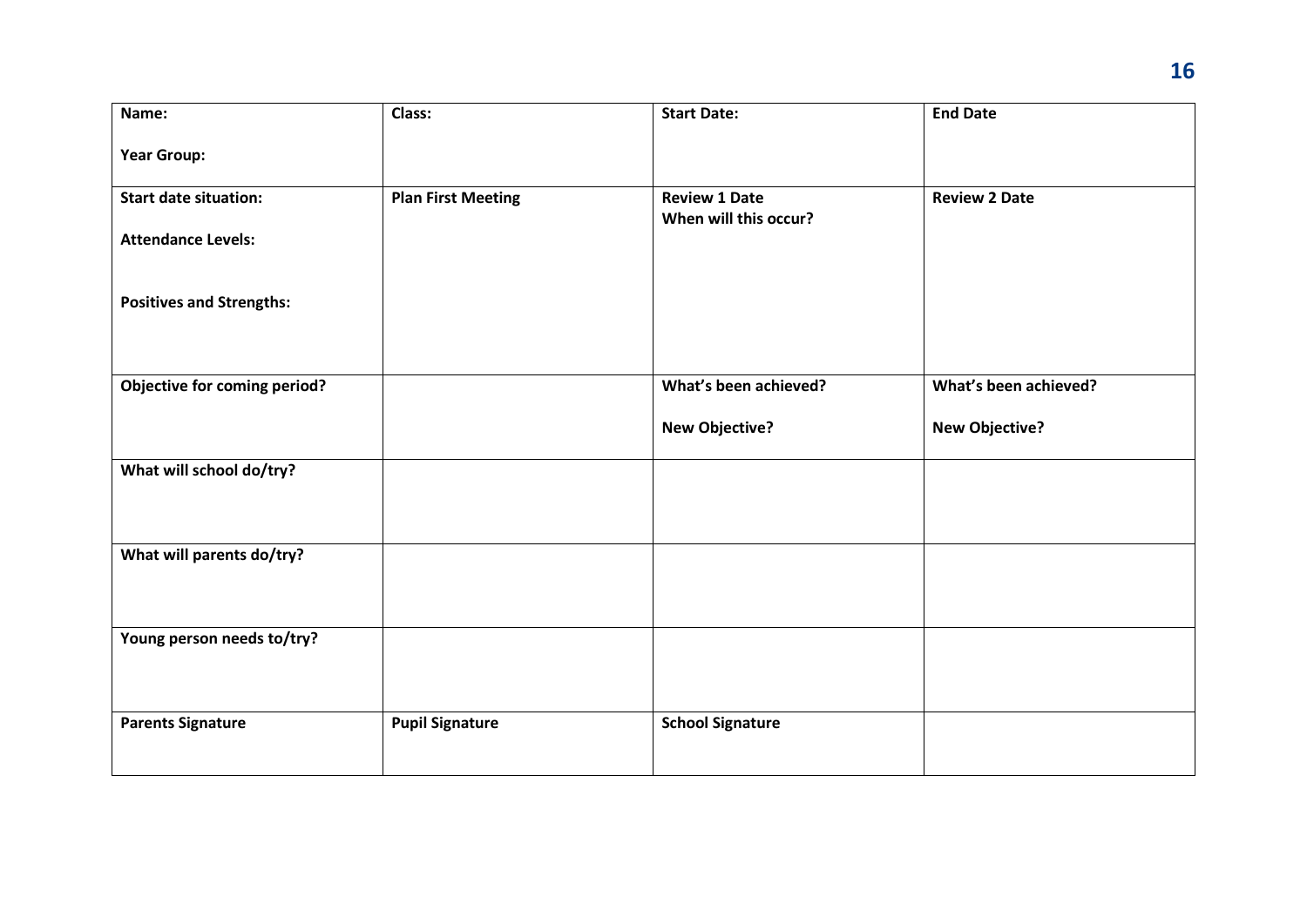## **Long term or significant drop in attendance**

CYP with autism can sometimes find anxiety related to school so significant that they stop attending. They often also stop interacting with life itself, so don't leave bedrooms, fail to undertake self-care skills and not engage with family. For these CYP it is important that the schoolwork with family and other agencies to support them through this period.

For reintegration to be successful individual relationships are often key and identifying young person's areas of interests important to building trust. The following actions have been used by schools to support CYP in this situation: Referral to Educational Support for Medical Absence if appropriate see Targeted Services Framework

- Mentoring and support to bridge gap between home –school
- Consider Home visits or visits to neutral venues
- School visits out of hours
- Access to preferred activities in community
- Assessment of needs via Team around the Family
- Assessments by Health professionals CAMHS / PALMS
- Assessment by Education
- Nessi in Ed can be commissioned by schools or parents to support therapeutically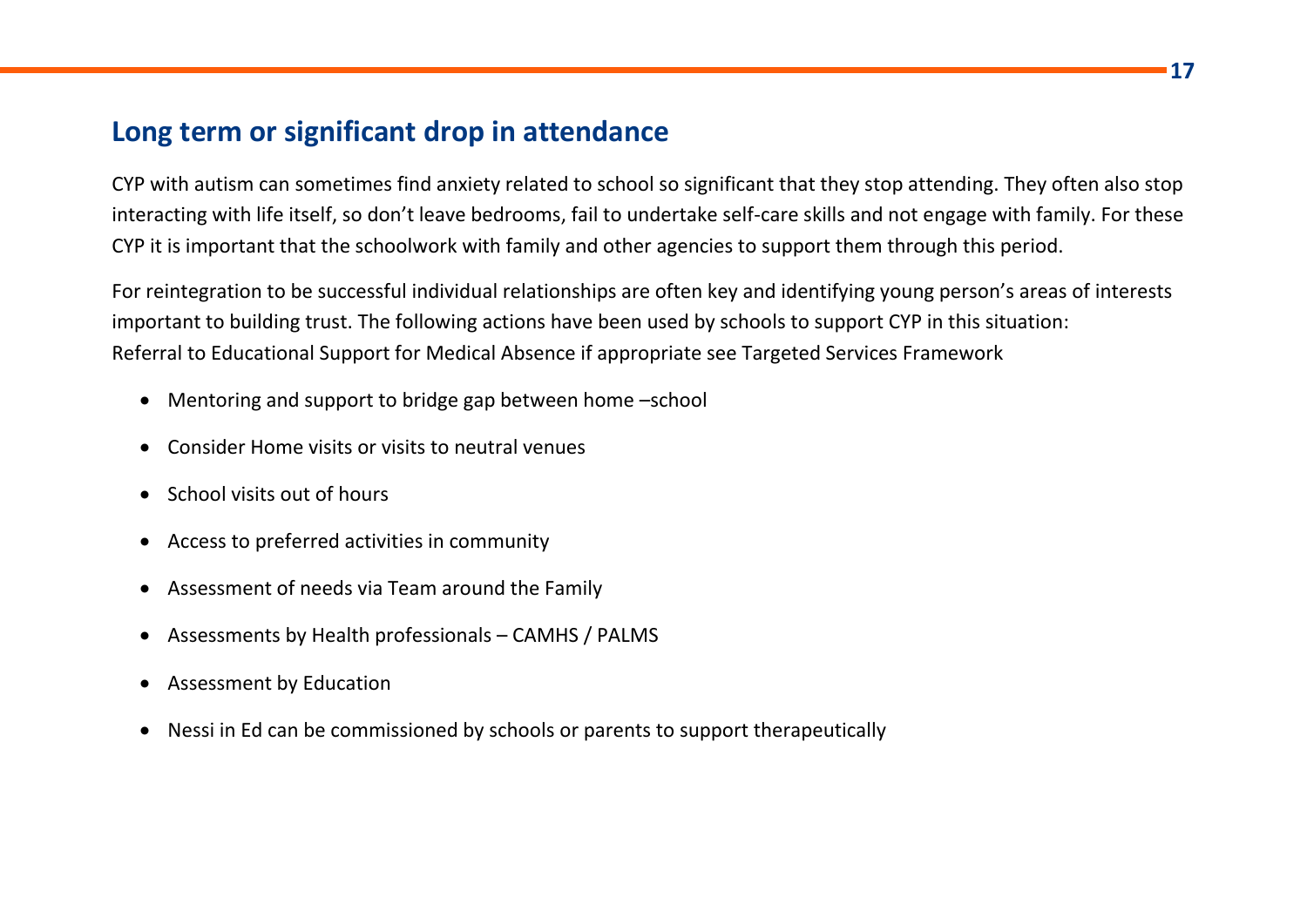## **School attendance service advice and guidance**

A good education will help to give CYP the best possible start in life. Parents or carers have a vital role to play in making this happen.

Central to raising standards in education and ensuring all CYP can fulfil their potential is an assumption so widely understood that it is insufficiently stated – CYP need to attend school regularly to benefit from their education. Missing out on lessons leaves CYP vulnerable to falling behind. CYP with poor attendance tend to achieve less in both primary and secondary school.

The government expects schools and local authorities to:

- Promote good attendance and reduce absence, including persistent absence
- Ensure every pupil has access to full time education to which they are entitled, and, act early to address patterns of absence

Parents to perform their legal duty by ensuring their CYP of compulsory school age who are registered at school attend regularly

Schools must take the attendance register twice a day: at the start of each morning and once during the afternoon.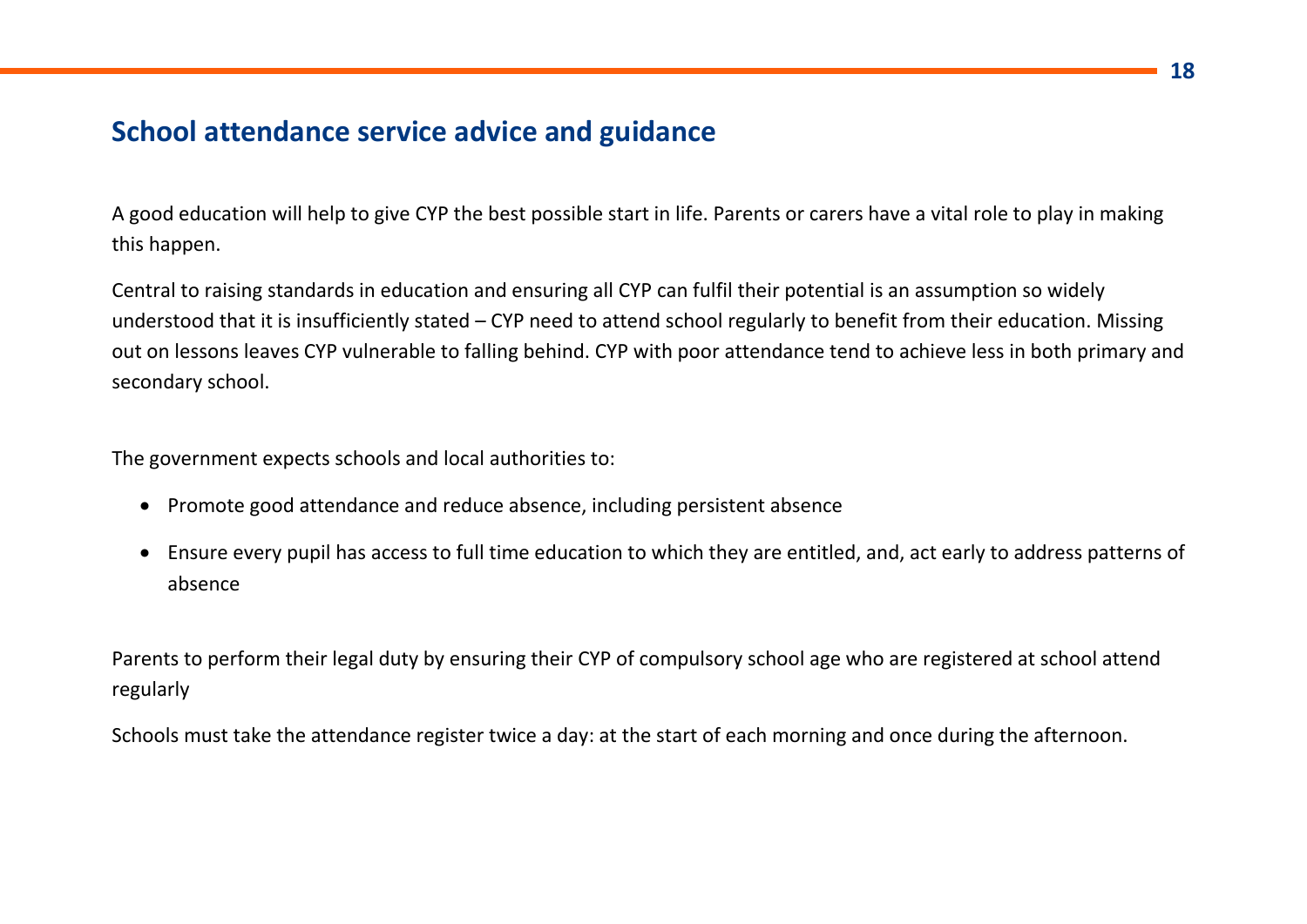Schools are responsible for the attendance of CYP on their roll and must follow up on all instances of non-attendance and take reasonable steps to address this. If a pupil has irregular attendance or is absent continuously without authorisation for ten school days, schools must notify their local ISL Attendance Team -

**<http://www.thegrid.org.uk/info/welfare/attendance.shtml>**

### **What does the law say?**

All parents of CYP aged 5 – 16 who are registered CYP at a school have a legal duty to make sure that their CYP attends regularly and on time. Parents must make sure their CYP is at school when they should be and that they arrive on time for both morning and afternoon sessions. If parents fail to do this and there are no legitimate reasons – such as illness, for the non-attendance, a Local Authority Attendance Officer may become involved. It is a Headteacher's or Principal's decision on whether an absence is authorised or unauthorised based on the information provided by a parent.

#### **Removal from Roll**

Schools may only lawfully delete CYP from the admission register on the grounds prescribed in regulation 8 of the Education (Pupil Registration) (England) Regulations 2006 (as amended by the Education (Pupil Registration) (England) (Amendment) Regulations 2016). Removal from Roll Guidance is available at http://www.thegrid.org.uk/info/welfare/attendance.shtml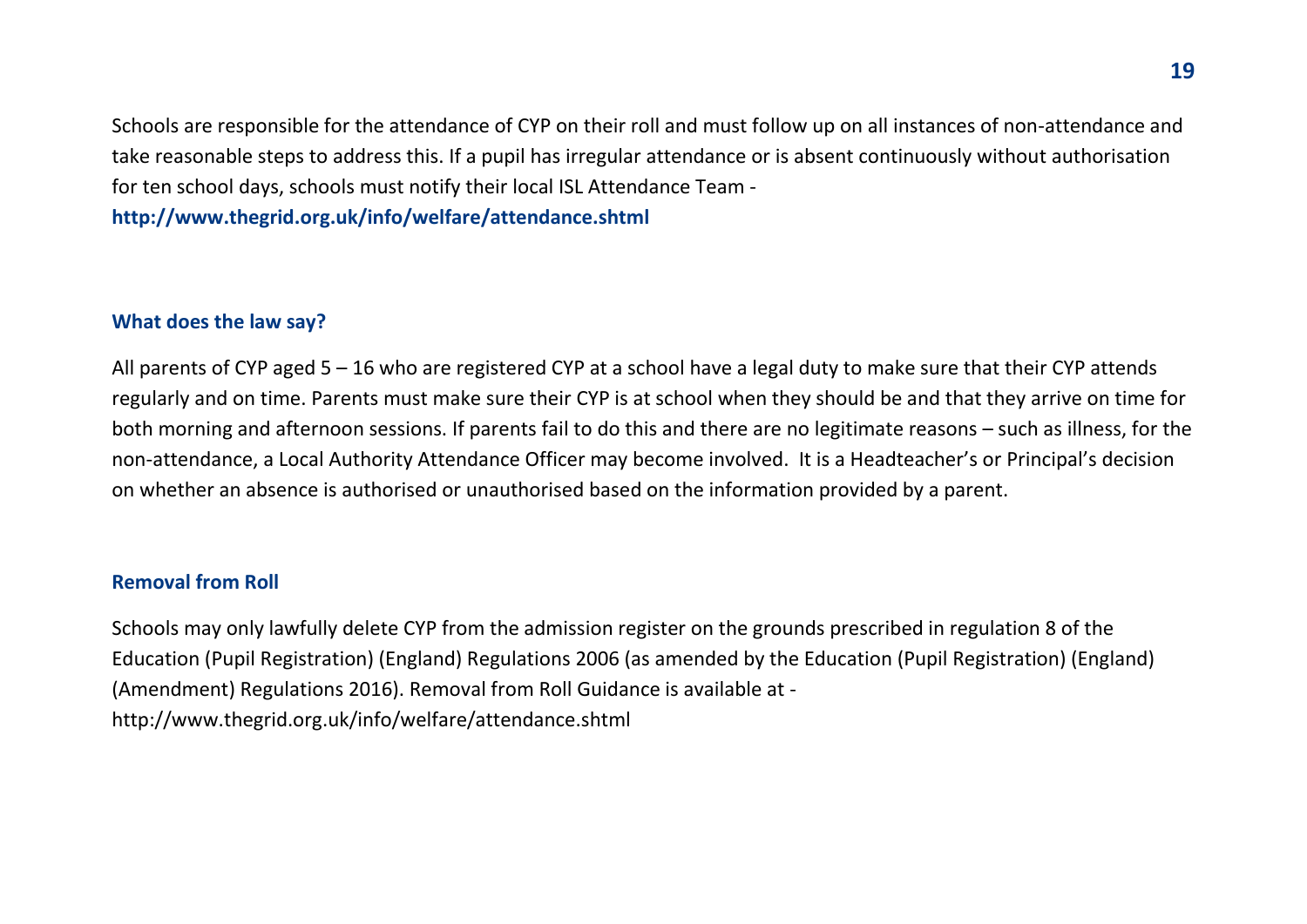#### **Penalty Notices**

Schools may apply to the Local Authority for a Penalty Notice to be issued to a parent who fails to ensure their CYP attends school regularly and the absences have been unauthorised by the Headteacher.

The application must comply with the Local Authority's published Code of Conduct and Guidance.

Once a Penalty Notice has been issued there is no statutory right of appeal however the Local Authority may withdraw a notice if it has been issued incorrectly. This does not mean that a notice will be withdrawn because a parent disagrees with it.

Schools may request intervention from the Local Authority Attendance Team for statutory intervention if deemed appropriate.

#### **What does a Local Authority Attendance Officer do?**

Local Authority Attendance Officers (LAAOs) work as part of Hertfordshire County Council's CYP's Services, based in the Integrated Services for Learning teams. They have a responsibility to make sure parents are fulfilling their legal duty to ensure their CYP attends school regularly and punctually.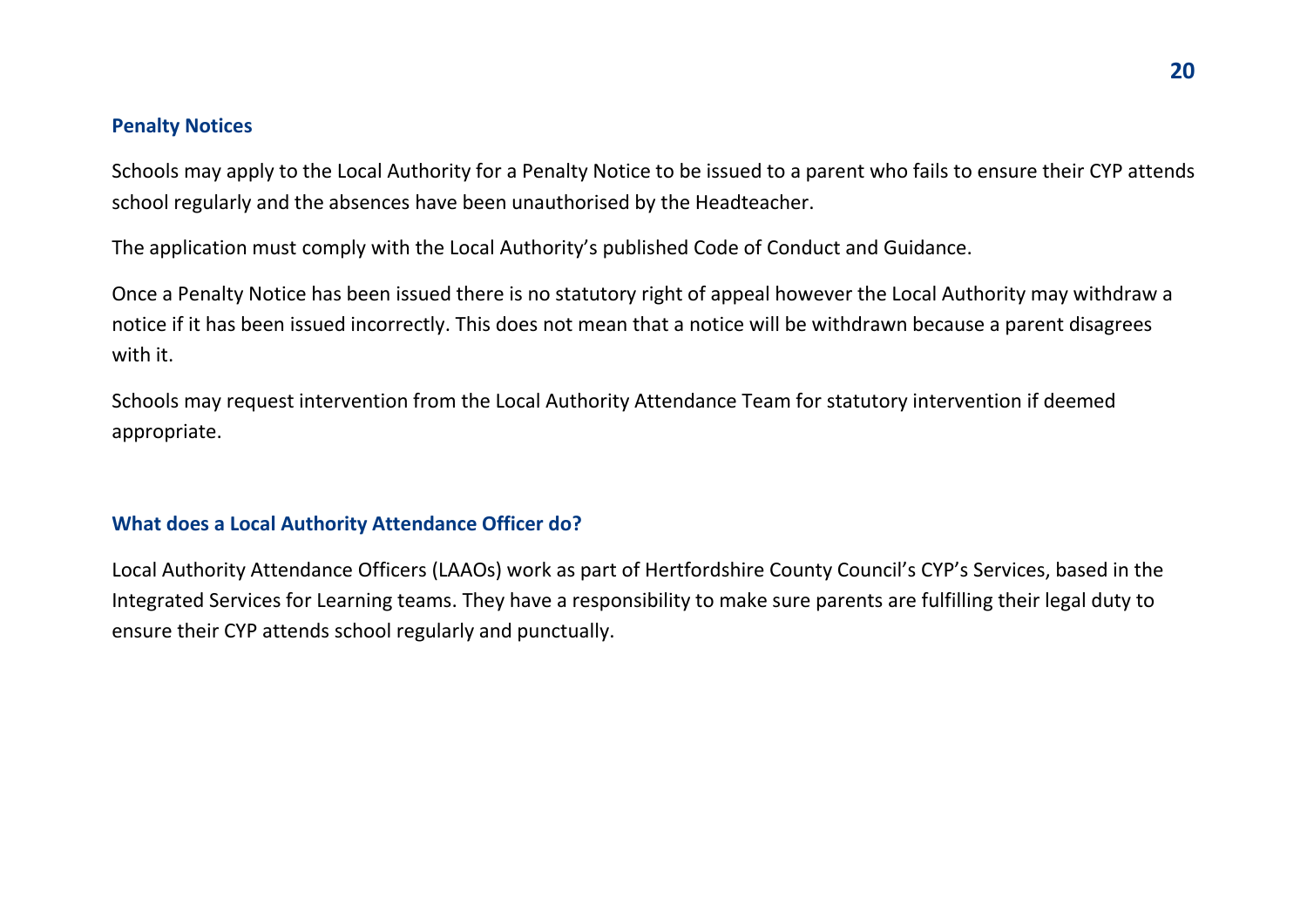#### **LAAO Working with parents**

If there are concerns about a CYP's attendance, the school will try to resolve them first, but if they can't the LAAO attached to the school may write to parents or carers. The LAAO may invite parents to a meeting at the school or at a local Hertfordshire County Council office, or they may visit parents at home.

LAAOs will always try to work with parents to resolve any difficulties that are preventing a CYP's regular attendance at school. However, the law is clear that parents are responsible for their CYP's regular and punctual attendance at school.

There may be good reasons for an attendance difficulty, such as illness. However, if it becomes clear that this is not the case, and despite every best effort to work out a solution, the CYP's attendance does not improve, the LAAO may begin legal proceedings against the parents on behalf of the County Council.

The decision to prosecute parents remains solely with the Local Authority.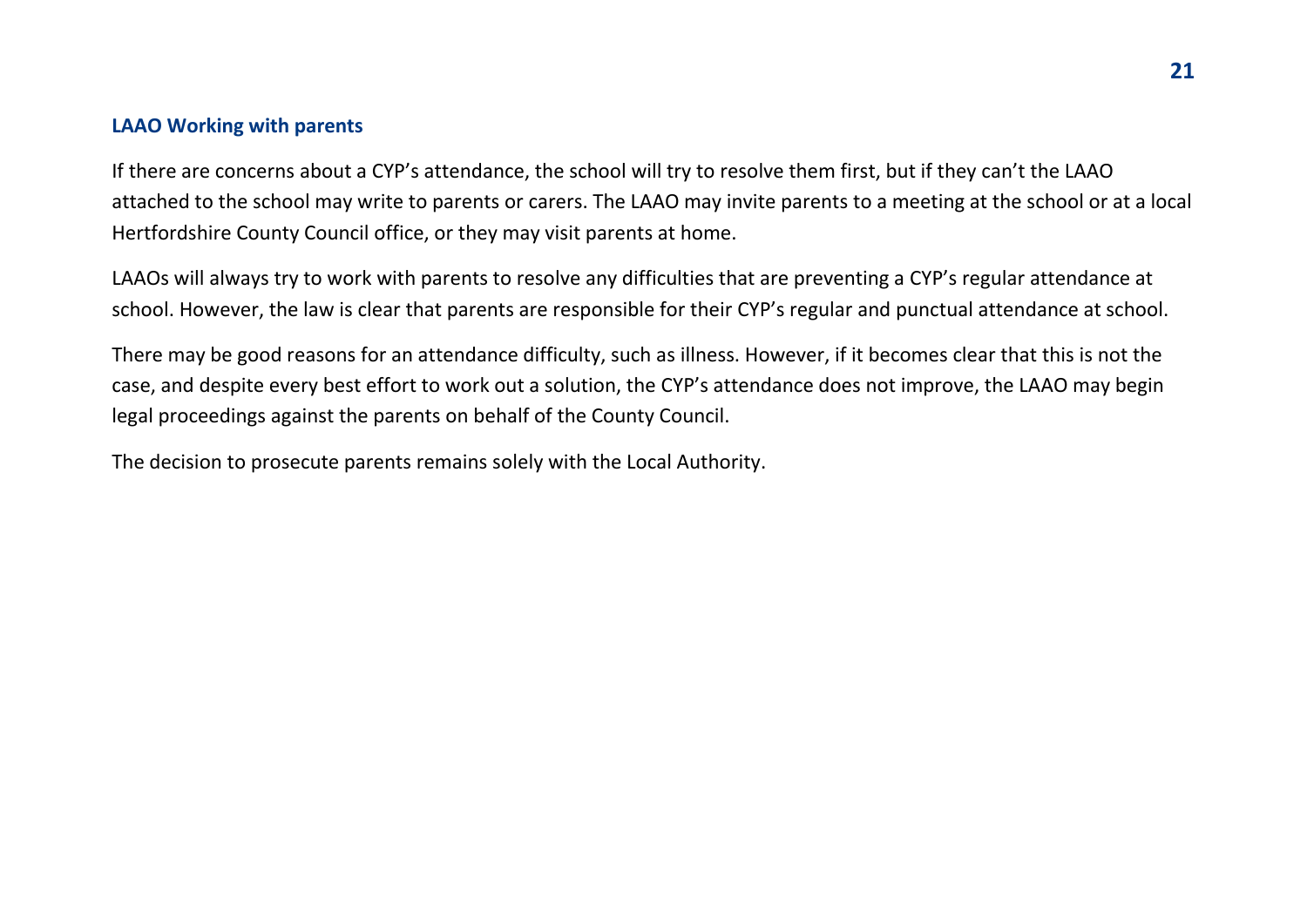## **Language appendix**

Language surrounding autism and school attendance has been contested. Families, children and professionals have found that the way situations are described can cause offence, be a barrier to progress and label young people.

This document is aimed at supporting children and young people early and so any label regarding attendance is unlikely to be helpful at this stage. It is better to work on the principle that everyone needs to support the CYP to feel comfortable and welcome in school. You are addressing the school environment and home support in order to ensure the CYP can be involved in school life.

The term SCHOOL REFUSAL is highlighted as the most problematic word used. Parents consulted in this work stressed how it placed the problem with the child and appeared to indicate that the child was just being difficult or the parent wasn't trying hard enough to get the child to school. They said if a child refused to go home from school, alarm bells would ring about home life and that child's experience of home. So when a child refuses to go to school why aren't the same concerns about what school is like for the child raised.

TRUANCY this word is mostly used to describe children who leave school without permission or are not in school without parental or school's permission.

NON SCHOOL ATTENDANCE this can be used to describe children who are not attending school in a factual way.